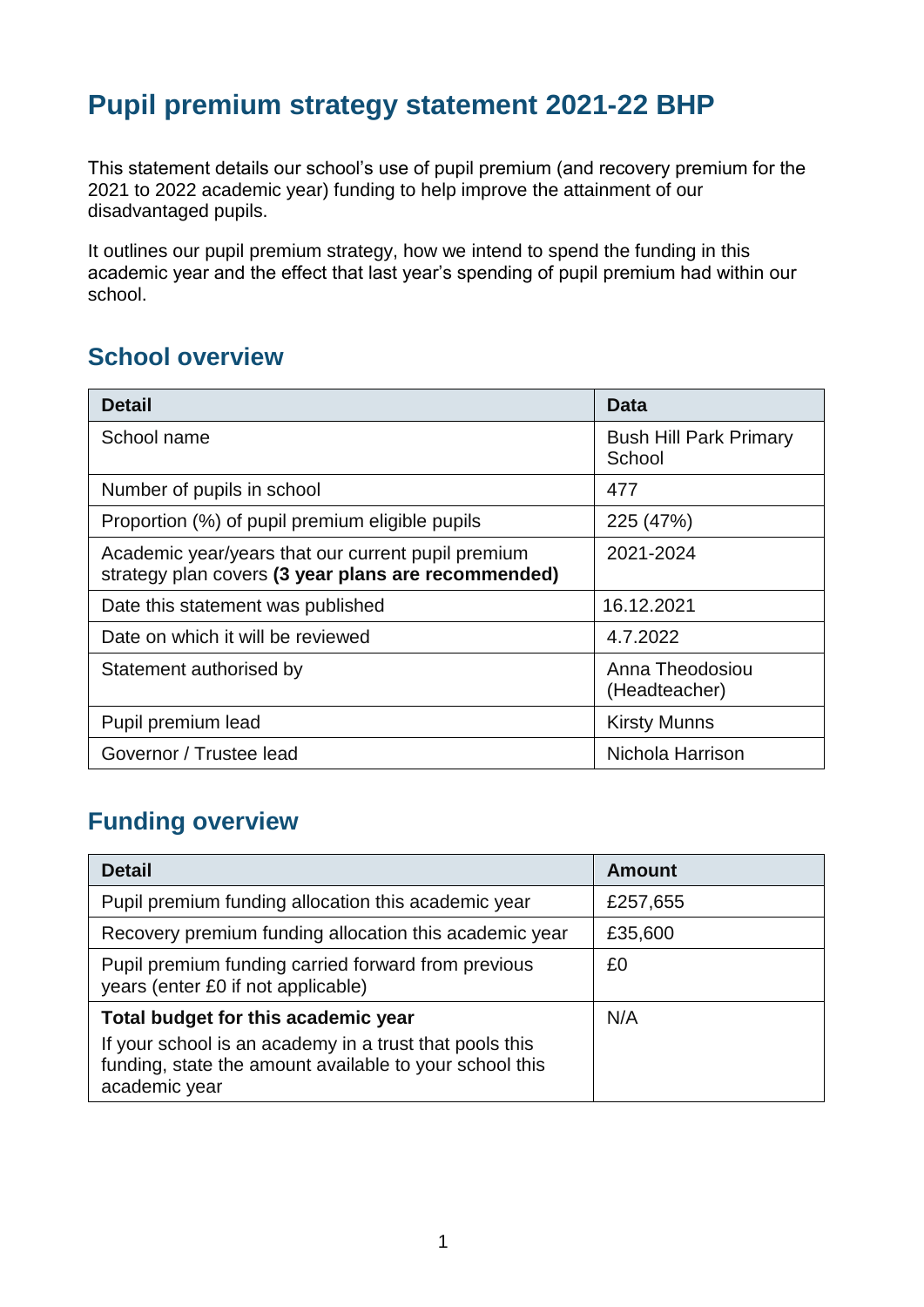# **Part A: Pupil premium strategy plan**

### **Statement of intent**

#### **Our philosophy At Bush Hill Park Primary School**

We value the abilities and achievements of all our pupils, and are committed to providing each pupil with the best possible environment for learning. We recognise that each child is unique and will have different needs, which may well vary throughout their time in the school. We have planned to spend our Pupil Premium funding to try to give them all the support that they need to "Be the Best they can Be". We believe in maximising the use of the Pupil Premium Grant (PPG) by utilising a long-term strategy aligned to our school SIP. This enables us to implement a blend of short, medium and long-term interventions, and align pupil premium use with wider school improvements and improving readiness to learn.

Overcoming barriers to learning is at the heart of our PPG use. We understand that needs and costs will differ depending on the barriers to learning being addressed. As such, we do not automatically allocate personal budgets per pupil in receipt of the PPG. Instead, we identify the barrier to be addressed and the interventions required, whether in small groups, large groups, the whole school or as individuals, and allocate a budget accordingly.

#### **Our priorities**

Setting priorities is key to maximising the use of the PPG. Our priorities are as follows:

- o Ensuring that a 'good or better' teacher is delivering every class
- o Closing the attainment gap between disadvantaged pupils and their peers
- o Providing targeted academic support for pupils who are not making the expected progress
- o Addressing non-academic barriers to attainment such as behaviour and attendance
- o Ensuring that the PPG reaches the pupils who need it most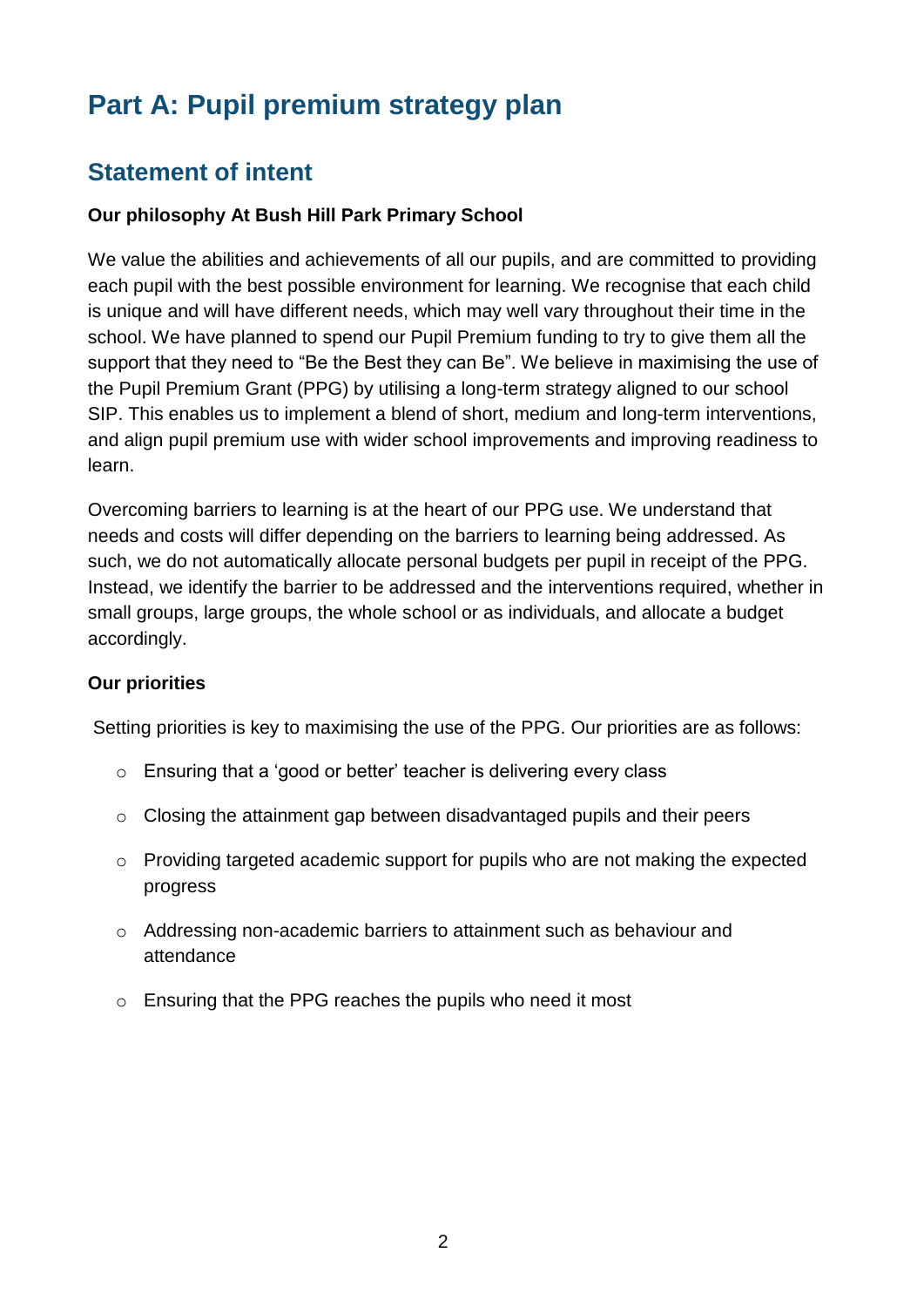#### **Our implementation process**

We believe in selecting a small number of priorities and giving them the best chance of success. We also believe in evidence-based interventions and learning from our experiences, which is why we utilise annual light-touch reviews to ensure our approach is effective and we can cease or amend interventions that are not having the intended impact.

- $\circ$  Identify a key priority that we can address
- o Systematically explore appropriate programmes and practices
- $\circ$  Examine the fit and feasibility with the school
- o Develop a clear, logical and well-specified plan
- o Assess the readiness of the school to deliver the plan
- o Make practical preparations
- o Support staff and solve any problems using a flexible leadership approach
- o Reinforce initial training with follow-on support
- o Plan for sustaining and scaling the intervention from the outset
- o Continually acknowledge, support and reward good implementation practices

#### **Our tiered approach to prioritise spending**

As outlined by the Education and Endowment Foundation (EEF), best practice is for schools to use PP funding in three ways:

- **1. Teaching-** Spending on improving teaching at Bush Hill Park Primary School will include professional development, training and support for early career teachers and recruitment and retention. Ensuring an effective teacher is in front of every class, and that every teacher is supported to keep improving, is a priority for our school in our aim to Improve the quality of teaching across school by focusing on a clear pedagogy (teach simply, practice thoroughly, feedback constructively).
- **2. Targeted support-** Evidence consistently shows the positive impact that targeted academic support can have, including on those who are not making good progress across the spectrum of achievement. We have introduced numerous intervention and booster groups across the school facilitated by Senior Leaders, Class Teachers and HLTAs to provide targeted academic support.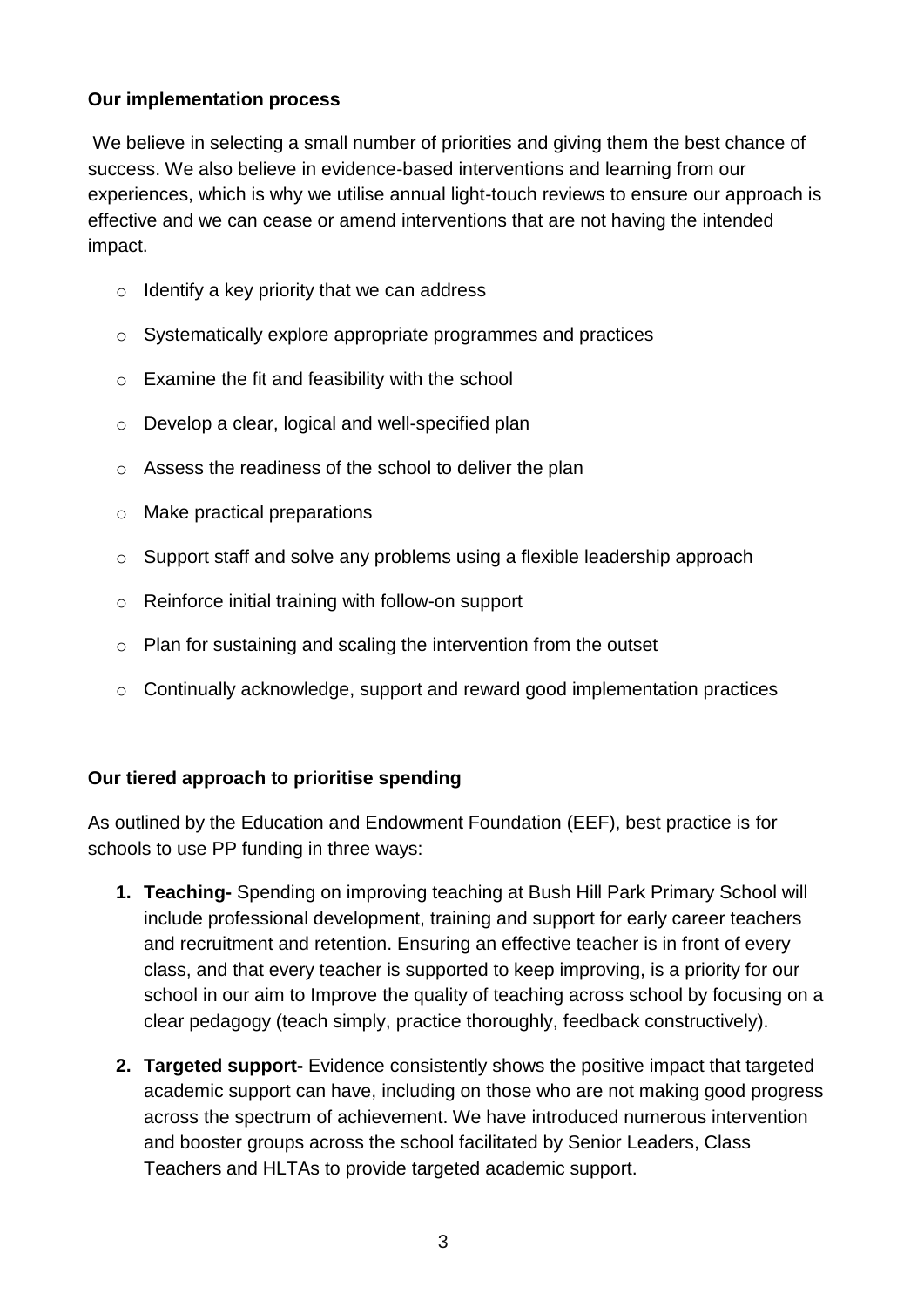**3. Wider support strategies**- Wider strategies relate to the most significant nonacademic barriers to success in school, including attendance, behaviour and social and emotional support. While these barriers have always been prominent across cohorts at Bush Hill Park Primary School, we also have the added barriers of being located between two busy council estates that provide many places of temporary accommodation. In which the adults within the community have high levels of mental and physical needs themselves.

Within each category, we have chosen two or three interventions. This focused approach ensures the best chance of success for each intervention. This ties in closely with our School Improvement Plan and directly reflects the strategies and steps laid out.

### **Challenges**

This details the key challenges to achievement that we have identified among our disadvantaged pupils.

| <b>Challenge</b><br>number    | <b>Detail of challenge</b>                                                                                                                                                                                                                                                                                                                                                                                                                       |
|-------------------------------|--------------------------------------------------------------------------------------------------------------------------------------------------------------------------------------------------------------------------------------------------------------------------------------------------------------------------------------------------------------------------------------------------------------------------------------------------|
| 1 Literacy<br>and Reading     | Low levels of literacy upon entry, including basic reading and writing<br>skills compared to the national average. (noted upon entry both mid-<br>year and into EYFS). This is evident in initial assessments,<br>observations and discussions and is particularly prevalent across<br>disadvantaged groups. Literacy in particular is noted in the under<br>developed oracy and breadth and understanding of language and<br>vocabulary skills. |
| 2 Literacy<br>and Reading     | Low levels of literacy and oracy impacts the difficulties that disadvantaged<br>children face with phonics progress and attainment.                                                                                                                                                                                                                                                                                                              |
| 3 Maths                       | Low maths skills on entry - basic number and calculation knowledge -<br>compared to the National Average                                                                                                                                                                                                                                                                                                                                         |
| 4 Pastoral                    | Unmet social, emotional and developmental needs upon entry and emotional<br>and social needs that impact on learning, including mental health and<br>wellbeing. Low level of resilience and stamina in learning tasks.                                                                                                                                                                                                                           |
| 5 Teaching<br>and<br>Learning | 'Outstanding' teaching not present in every classroom.                                                                                                                                                                                                                                                                                                                                                                                           |
| 6 Parental<br>Engagement      | Ensure the school works to further community links and to further<br>promote partnerships between the school and families                                                                                                                                                                                                                                                                                                                        |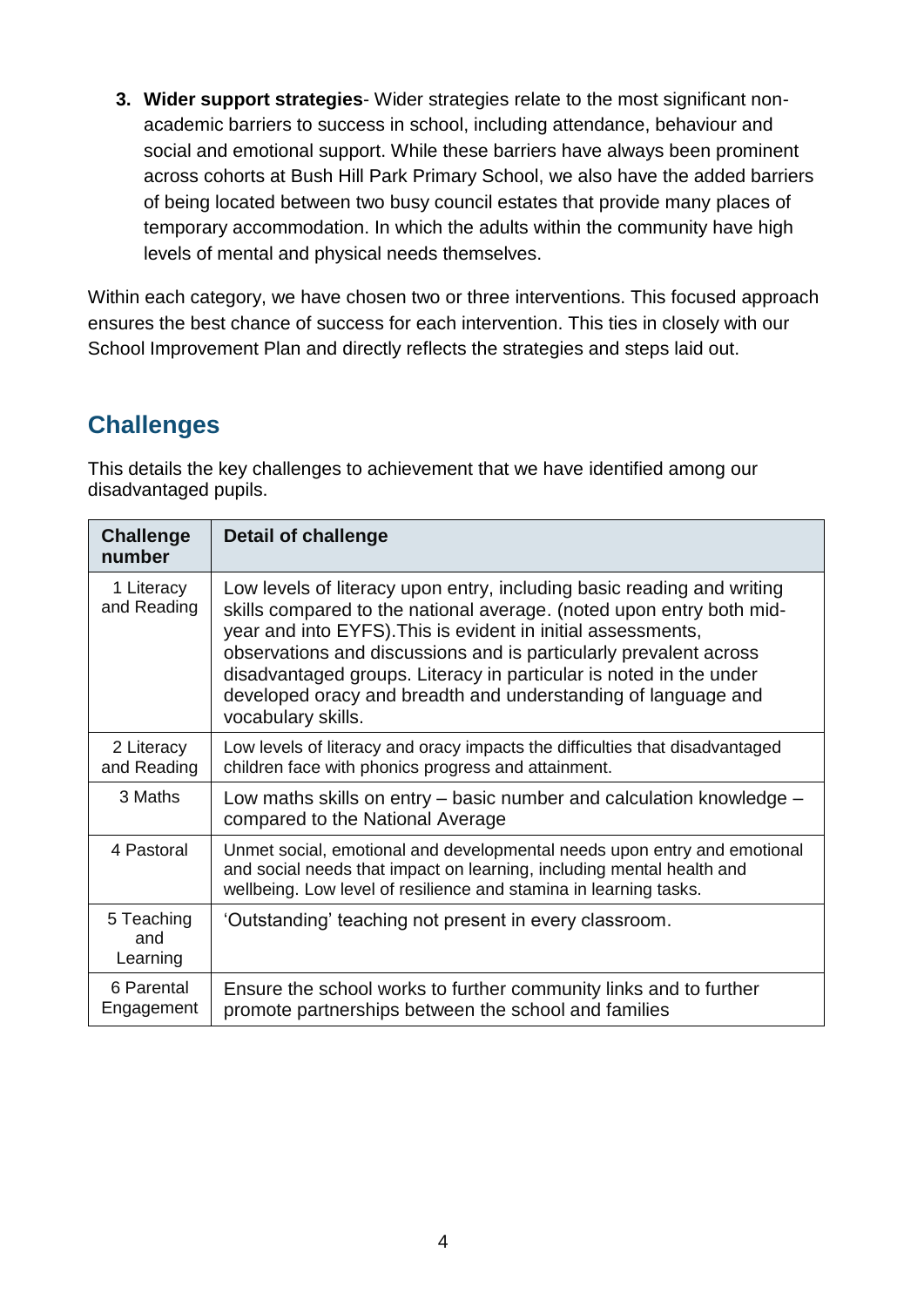### **Intended outcomes**

This explains the outcomes we are aiming for **by the end of our current strategy plan**, and how we will measure whether they have been achieved.

| <b>Intended outcome</b>                                                                                                                                                                                                                            | <b>Success criteria</b>                                                                                                                                                                                                                                                                                                                                                                              |
|----------------------------------------------------------------------------------------------------------------------------------------------------------------------------------------------------------------------------------------------------|------------------------------------------------------------------------------------------------------------------------------------------------------------------------------------------------------------------------------------------------------------------------------------------------------------------------------------------------------------------------------------------------------|
| Reduce the gap between non-PP and PP<br>children achieving ARE and WAGD in<br>Reading, Writing and Maths across all key<br>stages.                                                                                                                 | Pupil data tracked across the academic year<br>for all year groups, demonstrates<br>accelerated progress for PP children.<br>Gap reduced across individual year groups<br>and individual subjects                                                                                                                                                                                                    |
| To improve reading ability of PP children<br>across the school                                                                                                                                                                                     | All children increase in fluency and<br>comprehension across all year groups.<br>Love for and interest in reading is increased.<br>Maximised opportunities for reading<br>throughout every school day.                                                                                                                                                                                               |
| Read Write Inc. progress for all pupils<br>demonstrates accelerated progress and<br>attainment.                                                                                                                                                    | Increased rate of pass for Y1 and Y2 pupils<br>for the phonics screening check.                                                                                                                                                                                                                                                                                                                      |
| Improved oral language skills and vocabulary<br>amongst disadvantaged pupils. Including<br>developing more fluent readers across KS2.                                                                                                              | Assessments and observations indicated<br>improved oral language among all pupils but<br>in particular disadvantaged progress in this<br>area. Evident when triangulated with other<br>sources of evidence and through reading<br>observations of fluency and teacher<br>feedback on progress.                                                                                                       |
| Ensure Teaching and learning is high quality<br>across the school, ensuring all pupils make<br>accelerated progress and attainment.                                                                                                                | Good or better teaching will be consistent<br>across the school                                                                                                                                                                                                                                                                                                                                      |
| Support the emotional and mental health of<br>all children to ensure that academic progress<br>can be made. Continue to develop a<br>consistent approach to behaviour that is<br>rooted in the Mental Health and Wellbeing<br>needs of all pupils. | Whole school Trauma Informed training<br>ensures that all adults interact with children<br>in a meaningful way that addresses<br>wellbeing needs.<br>All those identified as needing additional<br>support have access to learning mentor<br>support and where identified further external<br>support as required.<br>In school counselling for those children<br>identified as in need of services. |
| To ensure family support for all so that the<br>most disadvantaged children build the same<br>cultural capital over time as their non-<br>disadvantaged peers                                                                                      | Parent support advisor continues to offer 1:1<br>familial support.<br>School Food Bank and referral to services<br>for families.                                                                                                                                                                                                                                                                     |
| Engage all parents in the learning, aspirations<br>and ambitions of children                                                                                                                                                                       | High uptake of Family reading sessions.<br>High uptake of parent workshops.                                                                                                                                                                                                                                                                                                                          |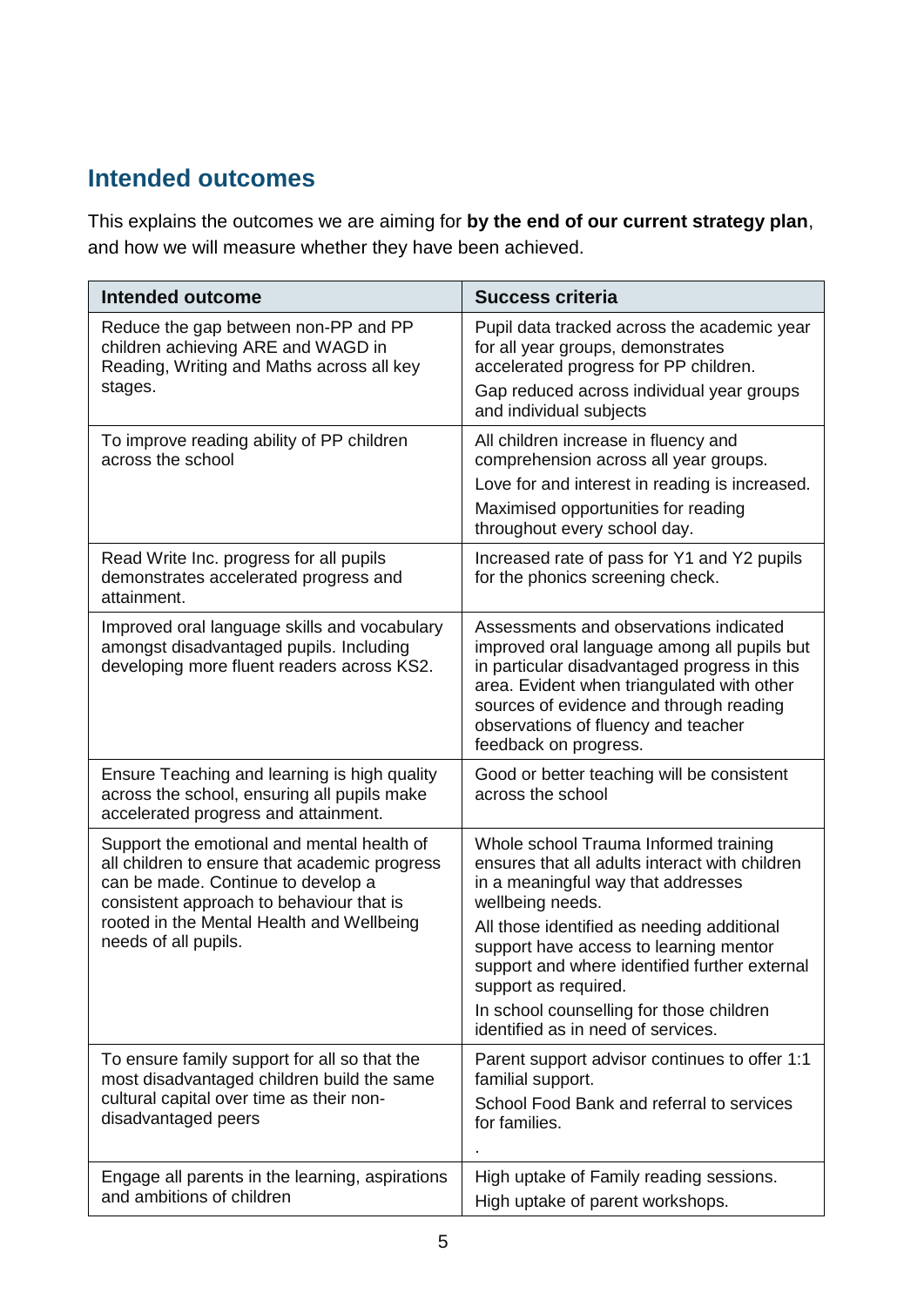### **Activity in this academic year**

This details how we intend to spend our pupil premium (and recovery premium funding) **this academic year** to address the challenges listed above.

#### **Teaching (for example, CPD, recruitment and retention)**

Budgeted cost: £ 95,000

| <b>Activity</b>                                                                                                                                                                      | <b>Evidence that supports</b><br>this approach                                                                                                                                                                                                            | <b>Challenge number(s)</b><br>addressed |
|--------------------------------------------------------------------------------------------------------------------------------------------------------------------------------------|-----------------------------------------------------------------------------------------------------------------------------------------------------------------------------------------------------------------------------------------------------------|-----------------------------------------|
| Whole school approach to<br>Reading to be introduced.<br>Including introduction of<br>'reading journey' for KS2<br>and whole school RWI<br>training.                                 | https://educationendowmentf<br>oundation.org.uk/education-<br>evidence/teaching-learning-<br>toolkit/reading-<br>comprehension-strategies<br>https://educationendowmentf<br>oundation.org.uk/education-<br>evidence/teaching-learning-<br>toolkit/phonics | $\mathbf{1}$<br>$\overline{2}$          |
| New systems of<br>assessment to be in place<br>from September 2021.                                                                                                                  | https://www.researchgate.ne<br>t/publication/251276931_Th<br>e impact of summative as<br>sessment on children teac<br>hing_and_the_curriculum                                                                                                             | $\mathbf{1}$<br>$\overline{2}$<br>3     |
| High quality teaching and<br>learning CPD. Ensuring<br>weekly CPD is in place to<br>meet the needs of all<br>teachers. Including peer<br>observations across the<br>school ('Quads') | https://educationendowmentf<br>oundation.org.uk/support-<br>for-schools/school-<br>improvement-planning/1-<br>high-quality-teaching                                                                                                                       | 5                                       |
| Leadership CPD including<br>mentoring for new to role<br>SLT members.                                                                                                                | https://educationendowmentf<br>oundation.org.uk/support-<br>for-schools/school-<br>improvement-planning/1-<br>high-quality-teaching                                                                                                                       | 5                                       |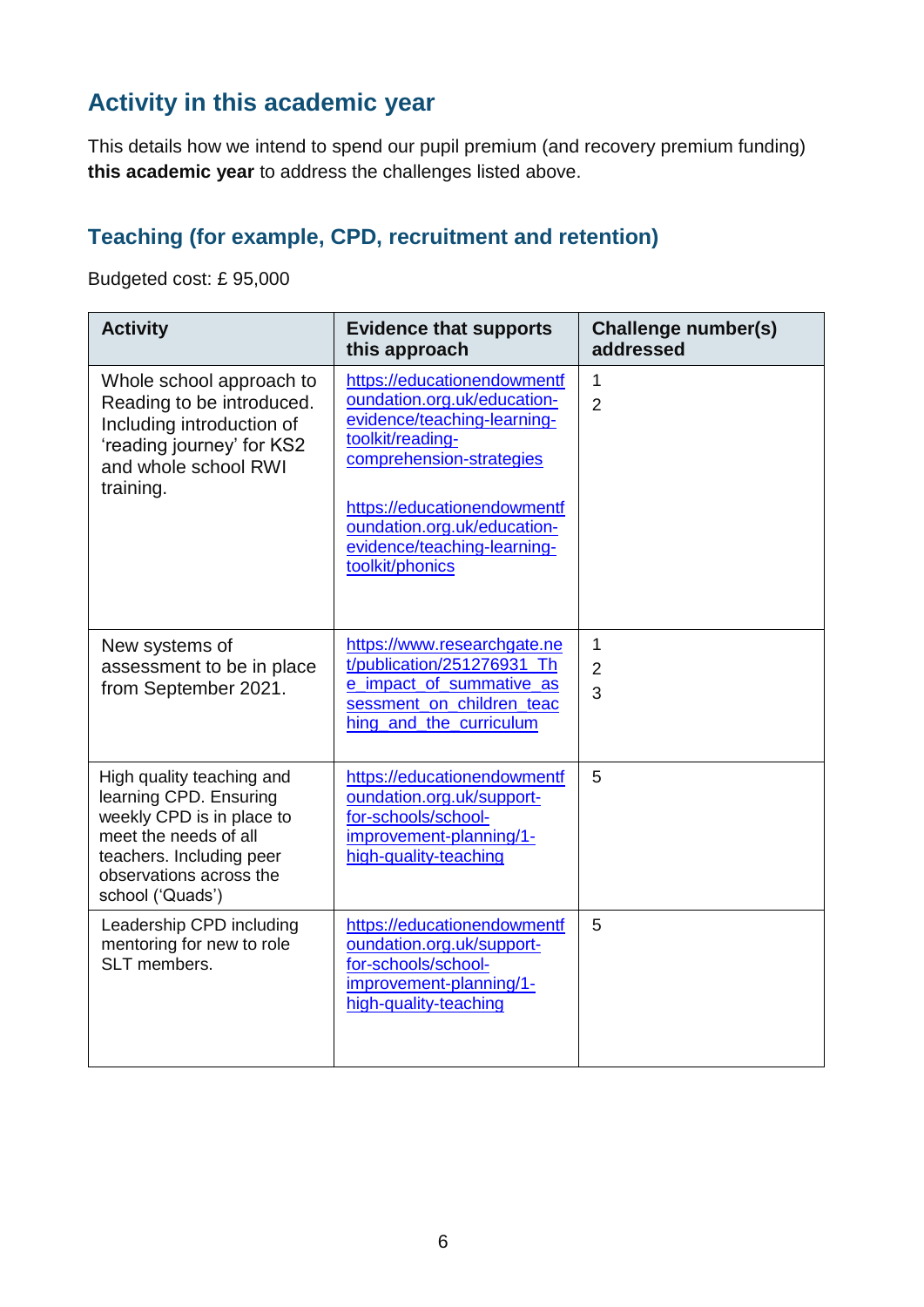### **Targeted academic support (for example, tutoring, one-to-one support structured interventions)**

Budgeted cost: £ 90,000

| <b>Activity</b>                                                                                       | Evidence that supports this approach                                                                                                                                                                                                                         | <b>Challenge</b><br>number(s)<br>addressed |
|-------------------------------------------------------------------------------------------------------|--------------------------------------------------------------------------------------------------------------------------------------------------------------------------------------------------------------------------------------------------------------|--------------------------------------------|
| $1:1$ daily<br>reading for<br>lowest 20%<br>readers<br>(prioritising<br>PP)                           | https://readingagency.org.uk/about/impact/002-reading-<br>facts-1/                                                                                                                                                                                           | 1<br>$\overline{2}$                        |
| Weekly pre-<br>reading for<br>every year<br>group                                                     | https://educationendowmentfoundation.org.uk/education-<br>evidence/teaching-learning-toolkit/small-group-tuition                                                                                                                                             | 1<br>$\overline{2}$                        |
| Mixed ability<br>additional<br>booster in core<br>subjects for<br>years 2, 5 and<br>6                 | https://educationendowmentfoundation.org.uk/education-<br>evidence/teaching-learning-toolkit/reducing-class-size                                                                                                                                             | 1<br>$\overline{2}$<br>3<br>5              |
| <b>RWI and NELI</b><br>interventions                                                                  | https://educationendowmentfoundation.org.uk/education-<br>evidence/teaching-learning-toolkit/phonics                                                                                                                                                         | 1<br>$\overline{2}$                        |
| Core subject<br>interventions<br>across all year<br>groups<br>including<br>phonics catch<br>up in KS2 | https://educationendowmentfoundation.org.uk/education-<br>evidence/teaching-learning-toolkit/teaching-assistant-<br><i>interventions</i><br>https://educationendowmentfoundation.org.uk/education-<br>evidence/teaching-learning-toolkit/small-group-tuition | 1<br>$\overline{2}$<br>3<br>5              |
| <b>Fresh Start</b><br>daily                                                                           | https://educationendowmentfoundation.org.uk/education-<br>evidence/teaching-learning-toolkit/phonics                                                                                                                                                         | 1<br>$\overline{2}$                        |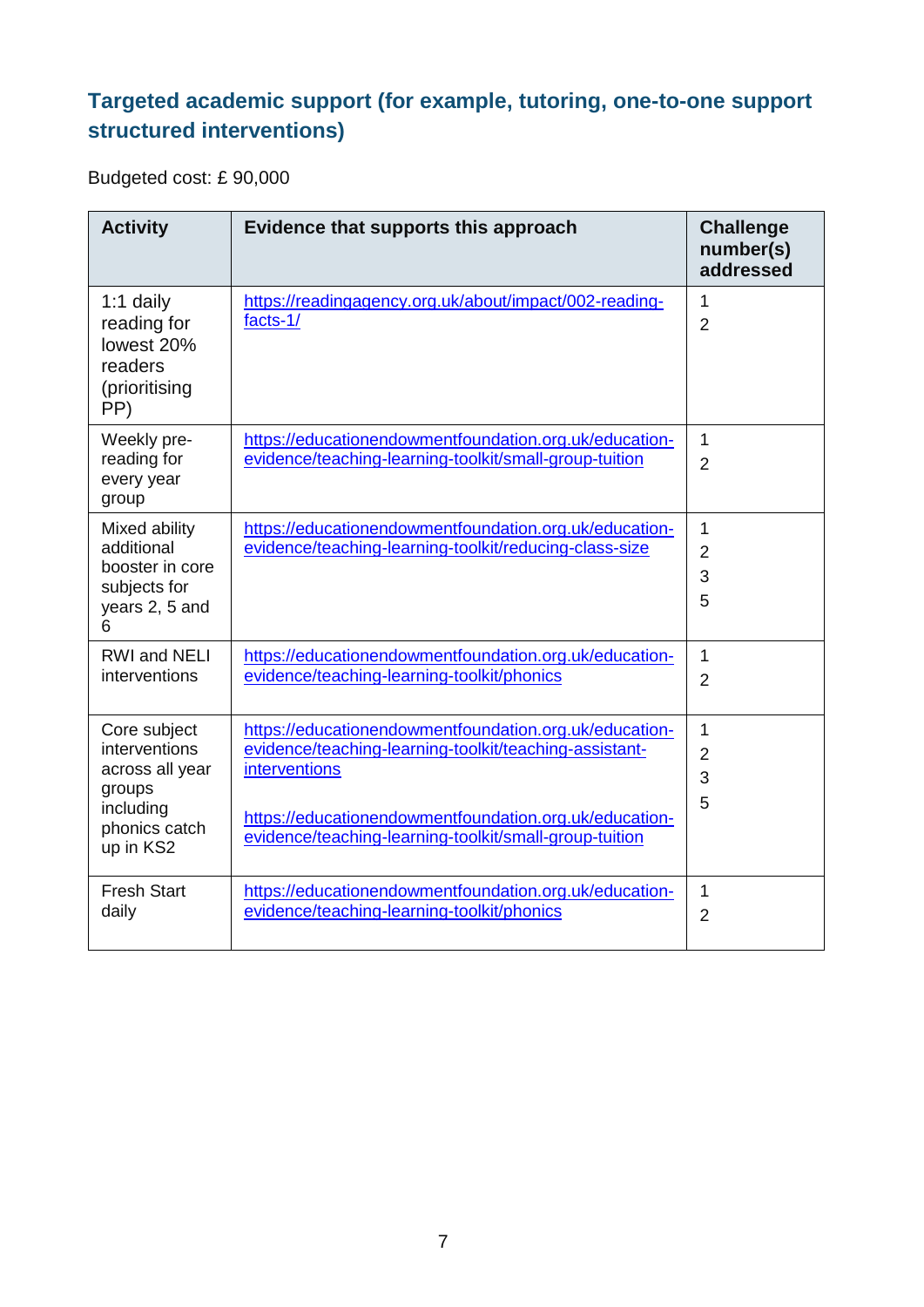### **Wider strategies (for example, related to attendance, behaviour, wellbeing)**

Budgeted cost: £ 72 655

| <b>Activity</b>                                                                                       | Evidence that supports this approach                                                                                            | <b>Challenge</b><br>number(s)<br>addressed |
|-------------------------------------------------------------------------------------------------------|---------------------------------------------------------------------------------------------------------------------------------|--------------------------------------------|
| Learning<br>Mentor support<br>for individual<br>groups and 1:1                                        | https://educationendowmentfoundation.org.uk/education-<br>evidence/teaching-learning-toolkit/mentoring                          | $\overline{4}$                             |
| Trauma<br>Informed<br>Practice whole<br>school<br>approach                                            | https://educationendowmentfoundation.org.uk/education-<br>evidence/teaching-learning-toolkit/behaviour-<br><b>interventions</b> | 4                                          |
| Social and<br>Emotional<br>learning focus<br>to include<br>weekly PSHE<br>and Circle<br>Time sessions | https://educationendowmentfoundation.org.uk/education-<br>evidence/teaching-learning-toolkit/social-and-emotional-<br>learning  | 4                                          |
| Family reading<br>sessions<br>Parent<br>workshops and<br>involvement in<br>'special' days             | https://educationendowmentfoundation.org.uk/education-<br>evidence/teaching-learning-toolkit/parental-engagement                | 6                                          |

#### **Total budgeted cost: £ £257,655**